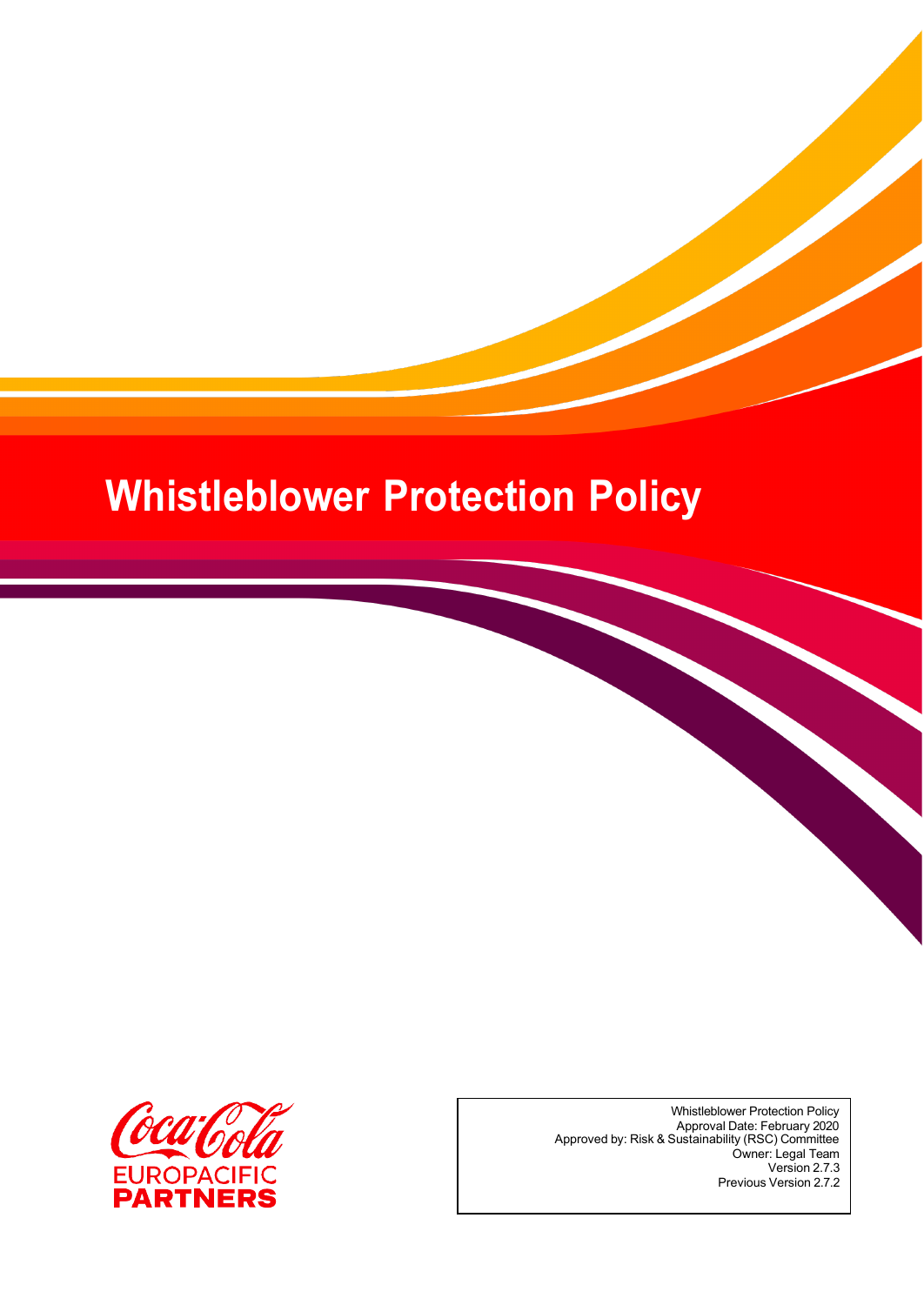### **CONTENTS**

| 1.             |  |  |  |
|----------------|--|--|--|
| 2.             |  |  |  |
| 3.             |  |  |  |
| 4.             |  |  |  |
| 5.             |  |  |  |
| 6.             |  |  |  |
| 7 <sub>1</sub> |  |  |  |
| 8.             |  |  |  |
| 9.             |  |  |  |
| 10.            |  |  |  |
| 11.            |  |  |  |
| 12.            |  |  |  |
| 13.            |  |  |  |
| 14.            |  |  |  |
| 15.            |  |  |  |
|                |  |  |  |
|                |  |  |  |

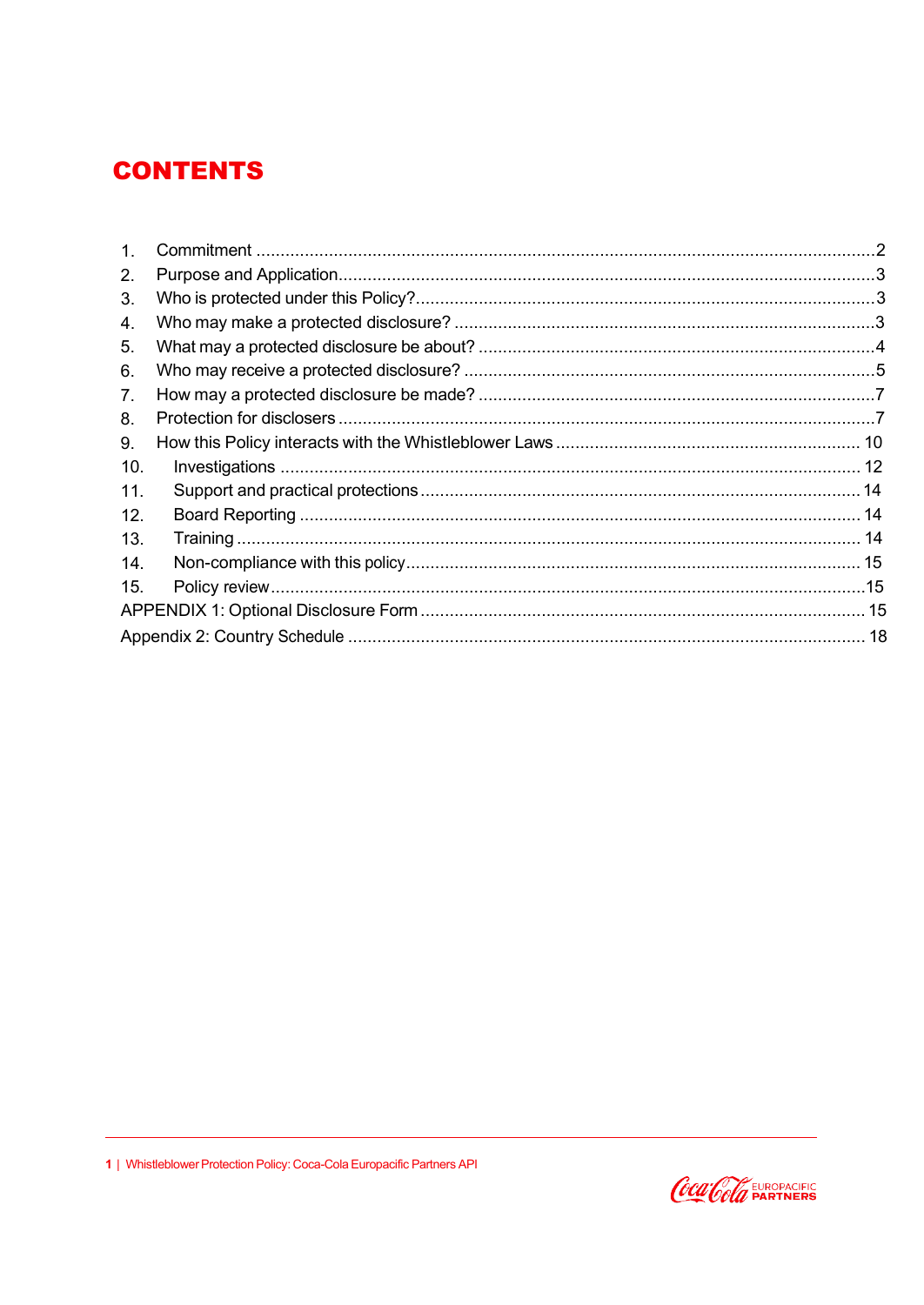# **1. Commitment**

At Coca-Cola Europacific Partners API and its related companies (including its subsidiaries), we are proud of our history, our products, brands, and our people. We are committed to building value for our shareholders, and we aim to always be held in the highest regard by our customers, regulators and all our stakeholders. We are dedicated to protecting and upholding our reputation as an ethical and responsible corporate citizen – focused on today and tomorrow, and confident in the future, sustainability, and longevity of our company.

We are all ambassadors for our values, and we are committed to ensuring our business practices are ethical, legal, straight forward, and open. We are respectful of, and compliant with, the laws in all parts of the world in which we operate, and our reputation is at the core of everything that we do. Our Code of Conduct sets our expectations – of each other, our suppliers and contractors, and anyone who works with or for us – "Our Way".

Creating a supportive environment where our people feel safe to speak up is one of our core values and underpins our workplace culture.

<span id="page-2-0"></span>Senior management of Coca-Cola Europacific Partners API encourage speaking up and reporting potential misconduct. A failure to speak up exposes Coca-Cola Europacific Partners API to risks and undermines our culture and values. We will not tolerate anyone being discouraged from speaking up or being disadvantaged or victimised because they want to speak up or they have done so.

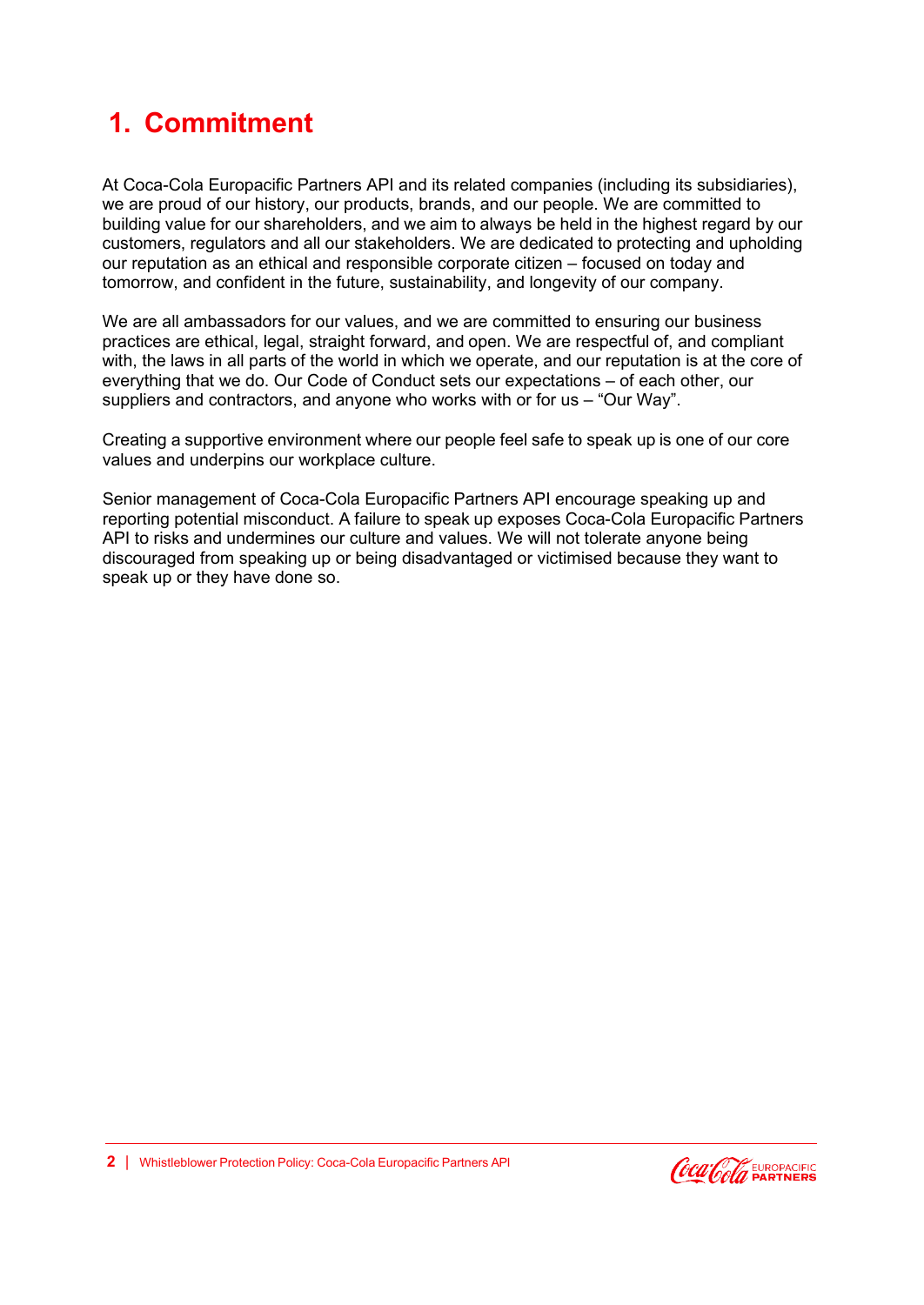# **2. Purpose and Application**

<span id="page-3-0"></span>This Whistleblower Protection Policy (the Policy) has been adopted to reinforce that Coca-Cola Europacific Partners API provides a safe and confidential environment where concerns regarding misconduct, impropriety or wrongdoing may be raised without fear of reprisal or detrimental treatment.

This Policy sets out:

- **a)** when you will be protected for speaking up about misconduct;
- **b)** the protections that may be provided to you if you speak up; and
- **c)** how disclosures made under this Policy will be handled by Coca-Cola Europacific Partners API.

All officers, employees, and contractors of Coca-Cola Europacific Partners API, wherever they are based, must comply with this Policy. Officers, employees, and contractors based outside of Australia may also be subject to additional local Whistleblower requirements in the country in which they are based.

This Policy is made available on the Corporate Governance section of our external website at [www.cocacolaep.com.](http://www.cocacolaep.com/)

<span id="page-3-1"></span>This Policy also protects those who are entitled to protection under the Australian Whistleblower laws (see section 9 of this Policy).

### **3. Who is protected under this Policy?**

You will be protected under this Policy if:

- **a)** you are one of the individuals set out in section 4;
- **b)** you disclose information about the type of matters set out in section 5; and you disclose information about
- **c)** the types of matters set out in section 5; and you disclose that information
- internally to one of the persons set out in section 6; or
- externally to one of the persons set out in section 9.

### <span id="page-3-2"></span>**4. Who may make a protected disclosure?**

You may make a disclosure that qualifies for protection under the Australian whistleblower laws if you are or were:

> **a)** an officer or employee of Coca-Cola Europacific Partners API, including permanent, part-time, fixed- term or temporary employees or interns and secondees;

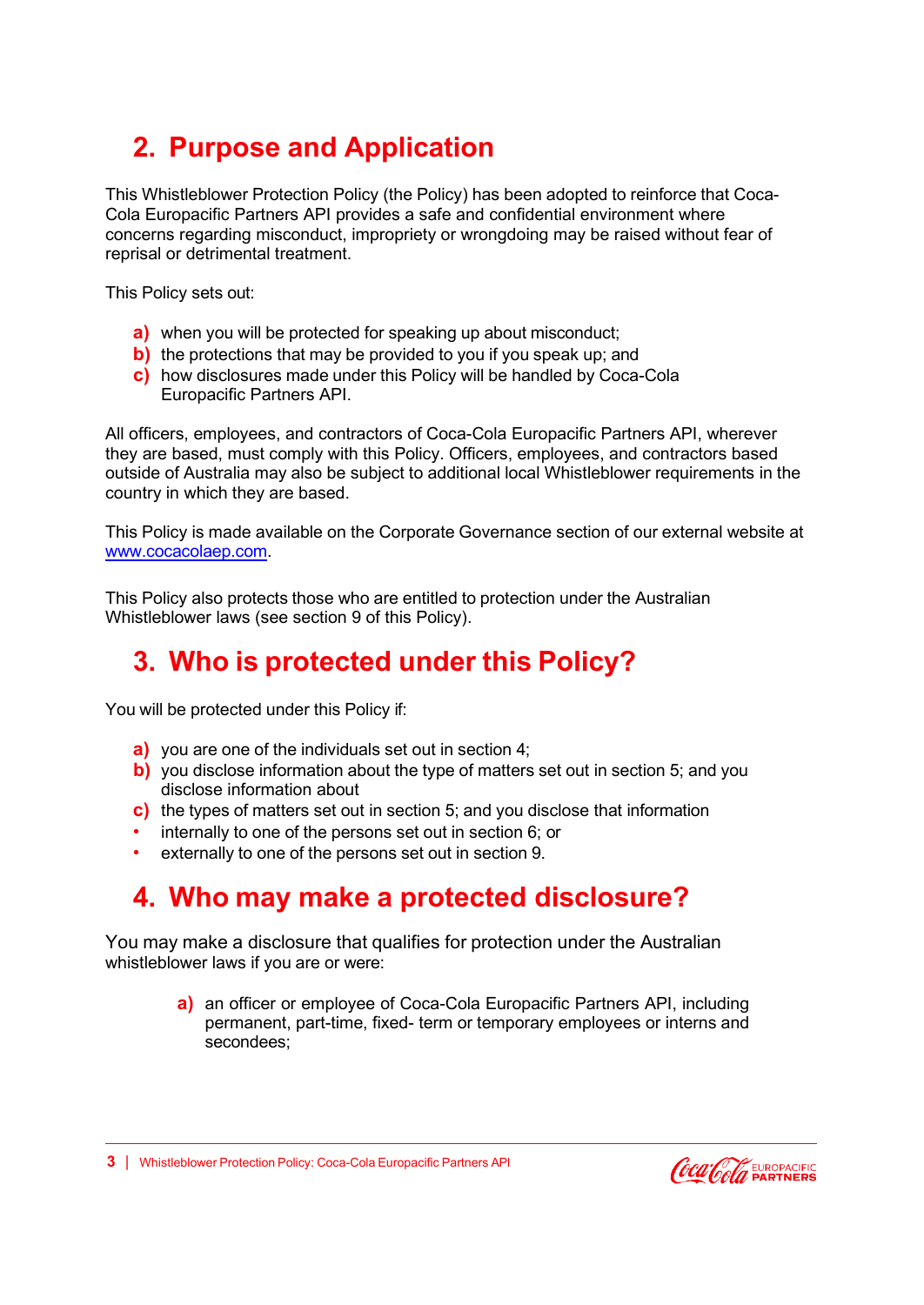- **b)** supplier of goods and services to Coca-Cola Europacific Partners API, whether paid or unpaid (for example contractors, consultants, service providers and business partners),
- **c)** an associate of Coca-Cola Europacific Partners API; or
- **d)** a parent, grandparent, child, grandchild, sibling, spouse or dependent of any of the above people.

### **5. What may a protected disclosure be about?**

<span id="page-4-0"></span>We encourage people to make disclosures about a broad range of matters. Whilst not all matters will qualify for protection under the Australian whistleblower laws, we will treat all disclosures made under this Policy in the same way.

Disclosures do not have to be about breaking the law.

Eligible disclosures may be about misconduct or an improper state of affairs or circumstances in relation to Coca-Cola Europacific Partners API (including by an officer or employee of Coca-Cola Europacific Partners API) that you have reasonable grounds to suspect has occurred or is occurring in relation to Coca-Cola Europacific Partners API.

Disclosures solely about a personal work-related grievance are not covered by this Policy and do not qualify for protection under the Australian whistleblower laws (unless they also relate to any detriment or threat of detriment by reason of you making/being suspected of making a protected disclosure or constitute conduct that may indicate a systemic issue in relation to Coca-Cola Europacific Partners API).

#### **Examples of eligible disclosures**

Some examples of eligible disclosures include:

- **•** Conduct that amounts to a criminal offence or contravention of the Corporations Act 2001 or Australian Securities and Investments Commission Act 2001;
- **•** Conduct that is a Commonwealth criminal offence punishable by more than 12 months imprisonment;
- **•** Illegal conduct, such as fraud, theft, corruption, bribery, criminal damage to property or breaches of work health and safety laws;
- **•** Fraud, money laundering or misappropriation of funds;
- **•** Negligence, default, breach of trust and breach of duty;
- **•** Improper, unethical or dishonest conduct, such as misuse of company assets, conflicts of interest or abuses of authority;
- **•** Conduct that poses a significant risk to public safety or the stability of, or confidence in, the financial system;

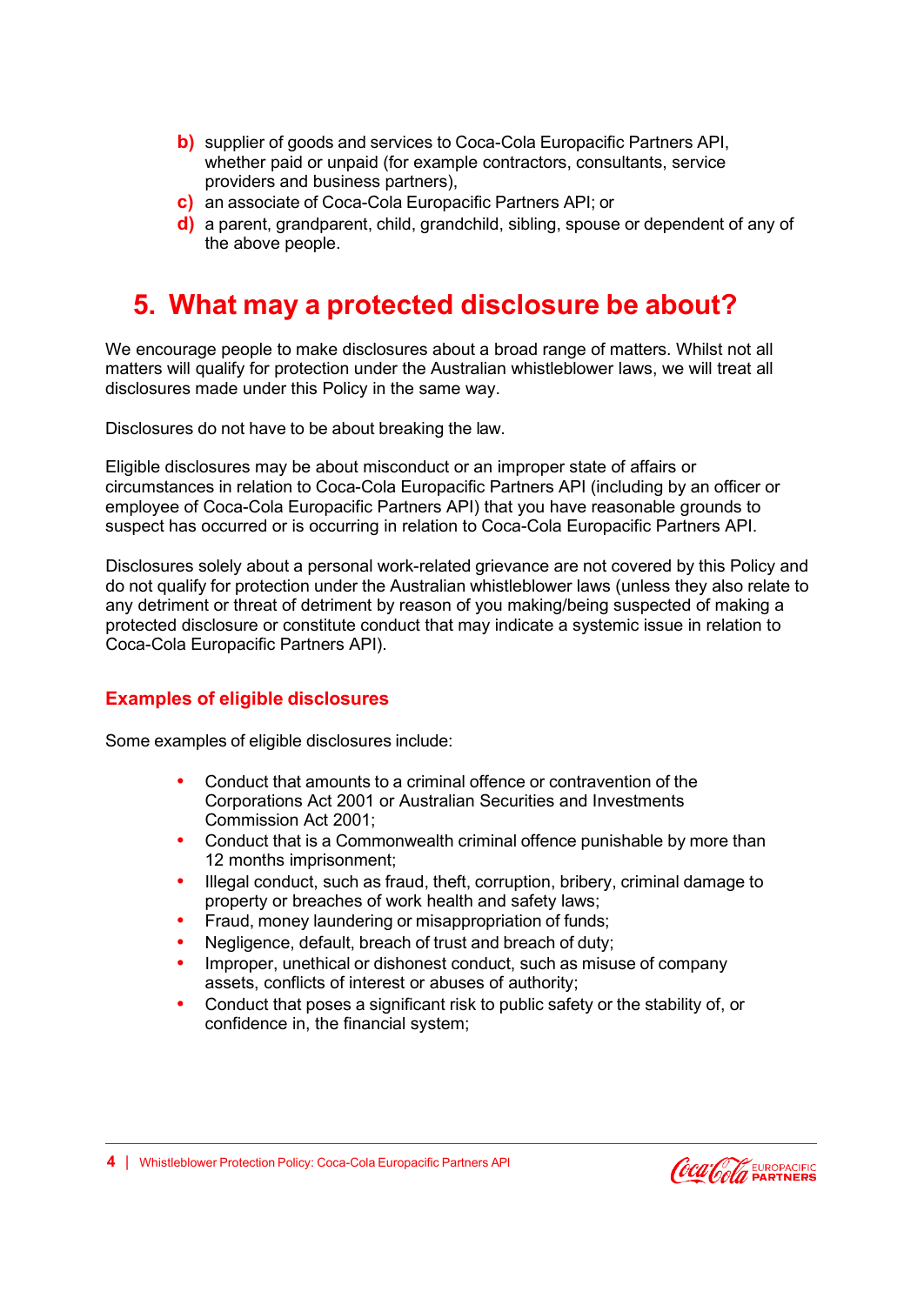- **•** Any conduct that may indicate a systemic issue in relation to Coca-Cola Europacific Partners API;
- **•** Any business behaviours and practices that may cause consumer harm;
- **•** Conduct that is damaging to Coca-Cola Europacific Partners API financial position or reputation;
- **•** Misconduct in relation to Coca-Cola Europacific Partners API tax affairs;
- **•** Other misconduct concerning corporate governance, accounting or audit matters;
- **•** Engaging in or threatening to engage in detrimental conduct against a person who has made a disclosure or is believed or suspected to have made, or be planning to make, a disclosure;
- **•** Unauthorised use of Coca-Cola Europacific Partners API's confidential information, including in terms of product pricing and product development; or
- **•** Anti-competitive behaviour.

### **Personal work-related grievance**

A personal work-related grievance means a grievance about any matter in relation to your employment or former employment that has, or tends to have, implications only for you personally. Examples of a personal work-related grievance includes (but are not limited to):

- **•** An interpersonal conflict between you and another employee;
- **•** A decision that does not involve a breach of workplace laws;
- **•** A decision about your engagement, transfer or promotion;
- **•** A decision about your terms and conditions of engagement, payroll, or remuneration; or
- **•** A decision to suspend or terminate your engagement, or otherwise discipline you.

**•**

If your disclosure is a solely personal work-related grievance, you should direct it to the relevant manager or supervisor, People & Culture business partner or to any member of Coca-Cola Europacific Partners API's Leadership Team.

### **Reasonable grounds to make the disclosure**

You may still qualify for protection if your disclosure turns out to be incorrect, but you must have reasonable grounds for suspecting that the information you are disclosing concerns misconduct or an improper state of affairs or circumstances in relation to Coca-Cola Europacific Partners API.

<span id="page-5-0"></span>A disclosure made without reasonable grounds (such as where you know it to be false) may amount to misconduct and be subject to disciplinary action

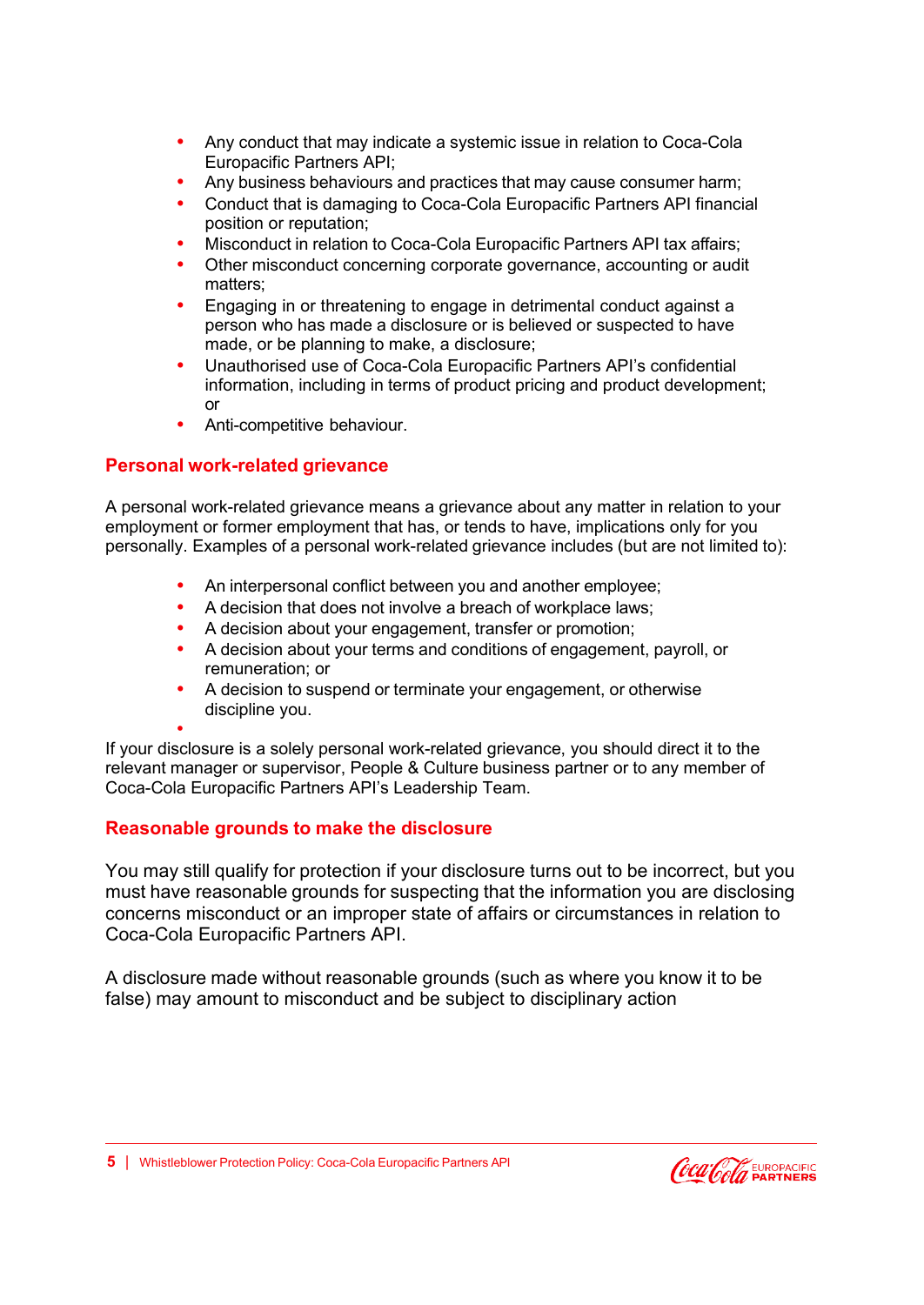# **6. Who may receive a protected disclosure?**

The people listed in this section may receive disclosures that qualify for protection under the Australian Whistleblower Laws. However, we encourage you to make your disclosure to one of our dedicated Whistleblower Protection Officers (WPOs) or our external whistleblower hotline service, which is an independent and confidential 24/7 external service operated by KPMG on behalf of Coca-Cola Europacific Partners API.

| Whistleblower Protection Officers (WPOs)                          | Email                                    |
|-------------------------------------------------------------------|------------------------------------------|
| <b>General Counsel</b>                                            | Michelle.monteleone@ccamatil.com         |
|                                                                   |                                          |
| <b>Director Ethics and Compliance</b>                             | mburger@ccep.com                         |
| <b>Group Audit Manager</b>                                        | anthony.mangano@ccamatil.com             |
| <b>Head of Fraud and Investigations</b>                           | hayden.nettle@ccamatil.com               |
|                                                                   |                                          |
|                                                                   |                                          |
| External Whistleblower Hotline Service Operated by<br><b>KPMG</b> | <b>Contact Details</b>                   |
|                                                                   | Webform:                                 |
|                                                                   | https://www.kpmgfaircall.kpmg.com.au/CCA |
|                                                                   | Email: faircall@kpmg.com.au              |
|                                                                   | Mail: The FairCall Manager KPMG          |
|                                                                   | Forensic PO Box H67                      |
|                                                                   | Australia Square NSW 1213                |
|                                                                   |                                          |
| Country                                                           | Whistleblower Hotline Service Number     |
| Australia                                                         | 1800 500 965                             |
| <b>New Zealand</b>                                                | 0800 100 526                             |
|                                                                   |                                          |
|                                                                   |                                          |
|                                                                   |                                          |
|                                                                   |                                          |
| Indonesia                                                         | 0018 036 1547                            |
| Fiji                                                              | 00685800001                              |
| Papua New Guinea                                                  | 180 2710                                 |
| Samoa                                                             | N/A                                      |
|                                                                   |                                          |

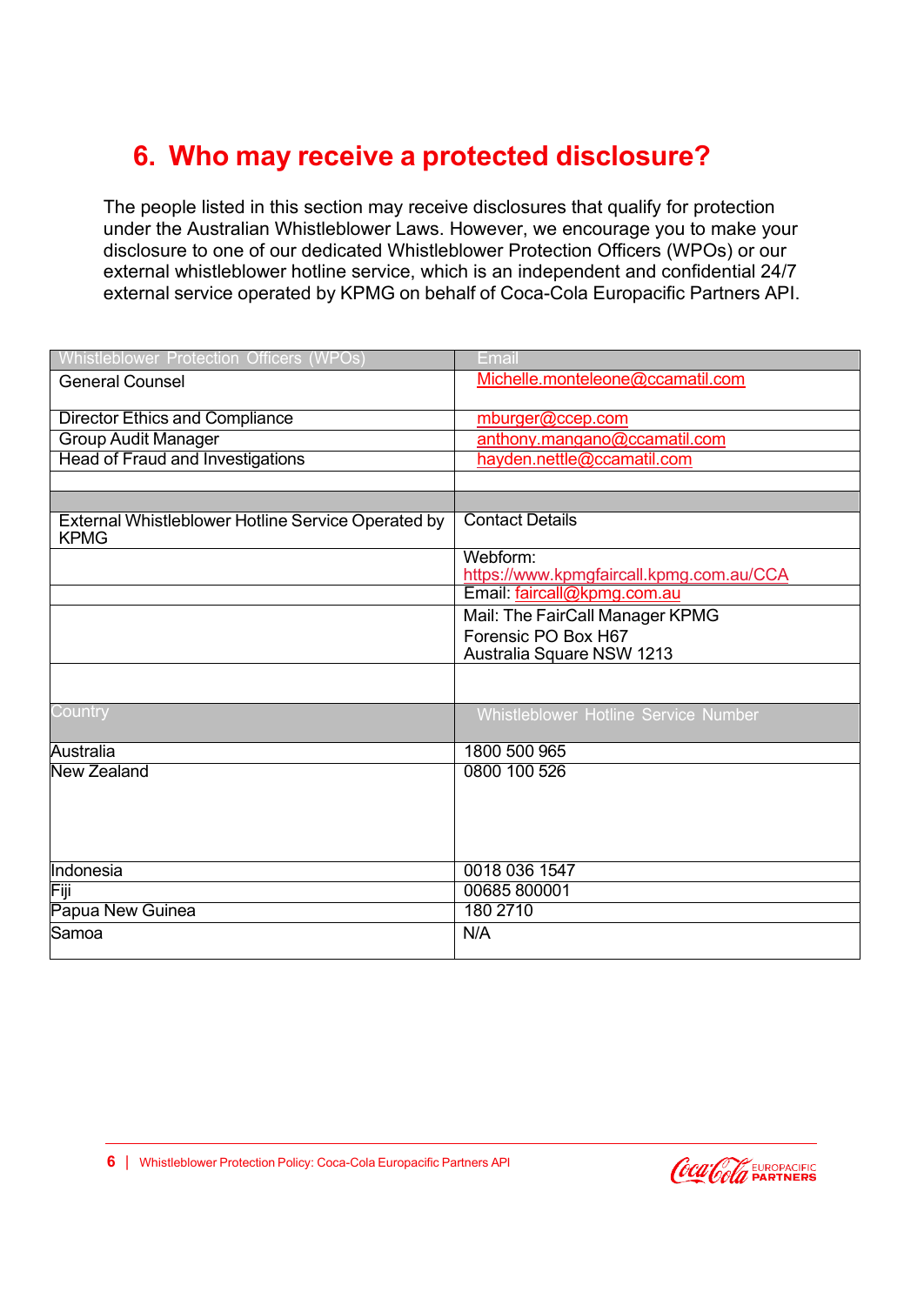If you prefer you may also make a disclosure to the following people:

- **a)** a member of our Leadership Team;
- **b)** any other Coca-Cola Europacific partners API officer (including a director or company secretary) or senior manager (i.e. a senior manager being anyone who has the capacity to significantly affect Coca-Cola Europacific Partners API's financial standing);
- <span id="page-7-0"></span>**c)** an internal or external auditor1 (including a member of an audit team conducting an audit on Coca-Cola Europacific Partners API); or
- **d)** if the disclosure concerns Coca-Cola Europacific Partners API's tax affairs or the tax affairs of an associate of Coca-Cola Europacific Partners API's; an employee or officer at Coca-Cola Europacific Partners API who has functions or duties relating to its tax affairs and who you consider may be assisted in their role by knowing that information.

### **7. [How](http://www.cocacolaep.com/) may a protected disclosure be made?**

You may make a disclosure at any time to the people identified in section 6 in person, by phone, email, post, or by hand.

An example form for making a disclosure is set out in Appendix 1 to this Policy and is also available in the Corporate Governance section of our external website at [www.cocacolaep.com.](http://www.cocacolaep.com/)

If you make a disclosure from or to a Coca-Cola Europacific Partners API's email address, your email may be accessed by certain people within our IT department in accordance with our policies. If you are concerned about those limited circumstances in which your email might be accessed, you may prefer to make your disclosure verbally, by post or by hand.

You may make your disclosure anonymously (and stay anonymous throughout and after any investigation) and still qualify for protection under the Australian Whistleblower Laws.

You may wish to obtain independent legal advice before making a disclosure. That communication with your legal adviser will also be protected under the Australian Whistleblower Laws.

We encourage you to contact any of Coca-Cola Europacific Partners API's Whistleblower Protection Officers (WPOs) if you have any questions about making a disclosure or this Policy generally.

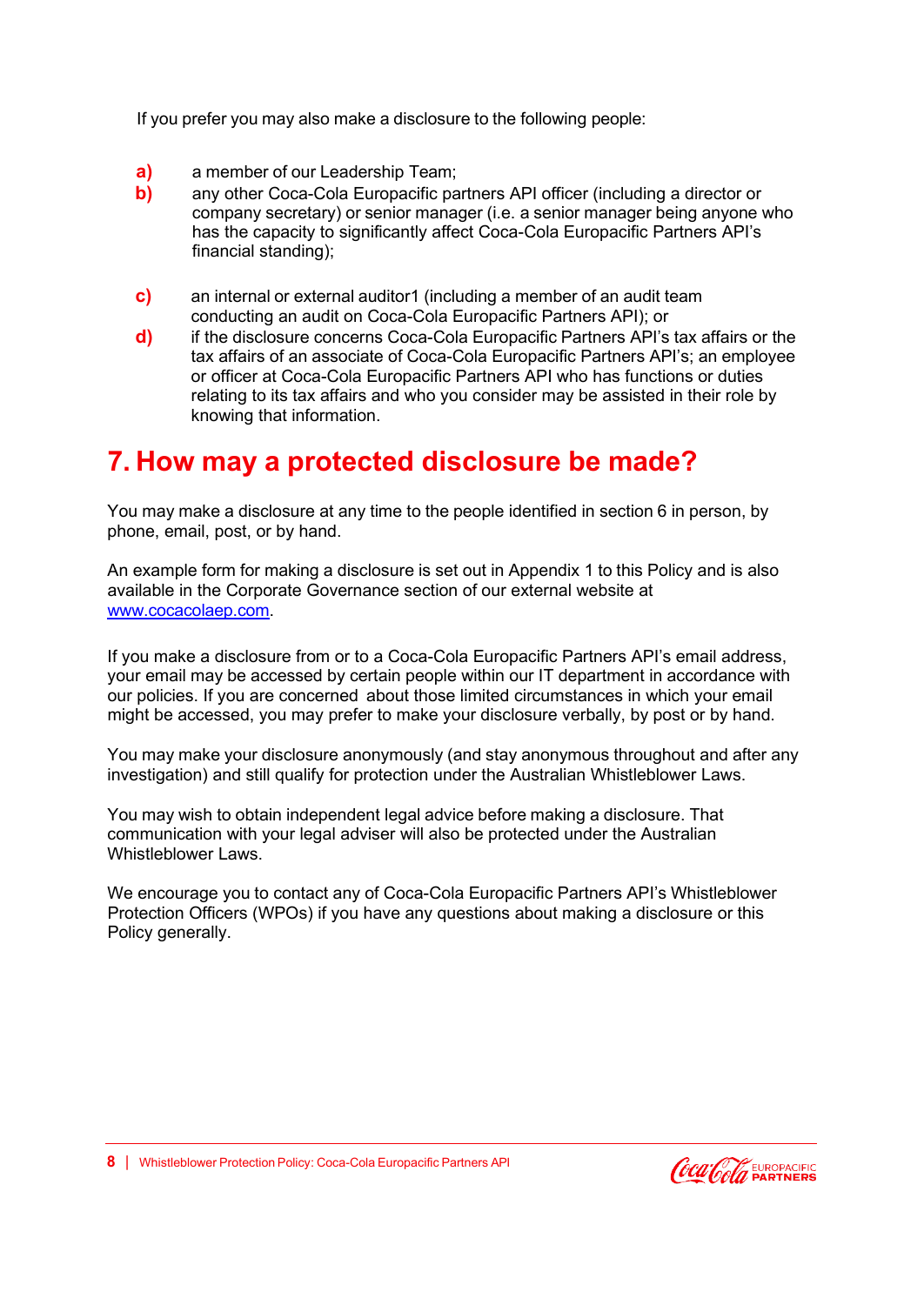# **8. Protection for disclosers**

<span id="page-8-0"></span>Coca-Cola Europacific Partners API handles all disclosures made to it under this Policy in a way that protects the disclosers.

#### **Confidentiality and secure record keeping**

All persons responsible for or involved in an investigation must take all reasonable steps to reduce the risk that a discloser will be identified.

Coca-Cola Europacific Partners API will do this by:

- **•** Obscuring your name and identifying features from any internal reporting about your disclosure (unless you agree for your identity to be known);
- **•** Referring to you in a gender-neutral context (unless you agree for your identity to be known);
- **•** Where possible, contacting you to help identify certain aspects of your disclosure that could inadvertently identify you;
- **•** Engaging qualified staff to handle and investigate disclosures;
- **•** Storing all material relating to disclosures securely;
- **•** Limiting access to all paper and electronic documents and materials to those directly involved in
- **•** handling and investigating the disclosure; and
- **•** Ensuring that anyone who is involved in handling and investigating your disclosure is aware of the confidentiality requirements.

You may lodge a complaint to a regulatory body, such as the Australian Securities and Investments Commission (ASIC), the Australian Prudential Regulatory Authority ( APRA); or the Australian Taxation Office (ATO), if you believe that your confidentiality has been breached.

#### **Identity protections and exceptions**

If you make a protected disclosure, it is illegal for anyone to identify you or disclose any information that is likely to lead to you being identified, unless:

- **•** It is not possible to investigate the disclosure without disclosing information that might identify you (but all reasonable steps must be taken to protect your identity);
- **•** It is necessary to obtain legal advice about your disclosure and the whistleblower laws, in which case, we can pass the information on to our lawyer;
- **•** We need to disclose the information to the Australian Federal Police; ASIC; APRA; or the ATO if the disclosure
- **•** Concerns Coca-Cola Europacific Partners API's tax affairs or the tax affairs of an associate of Coca-Cola Europacific Partners API; or
- **•** you consent to that disclosure

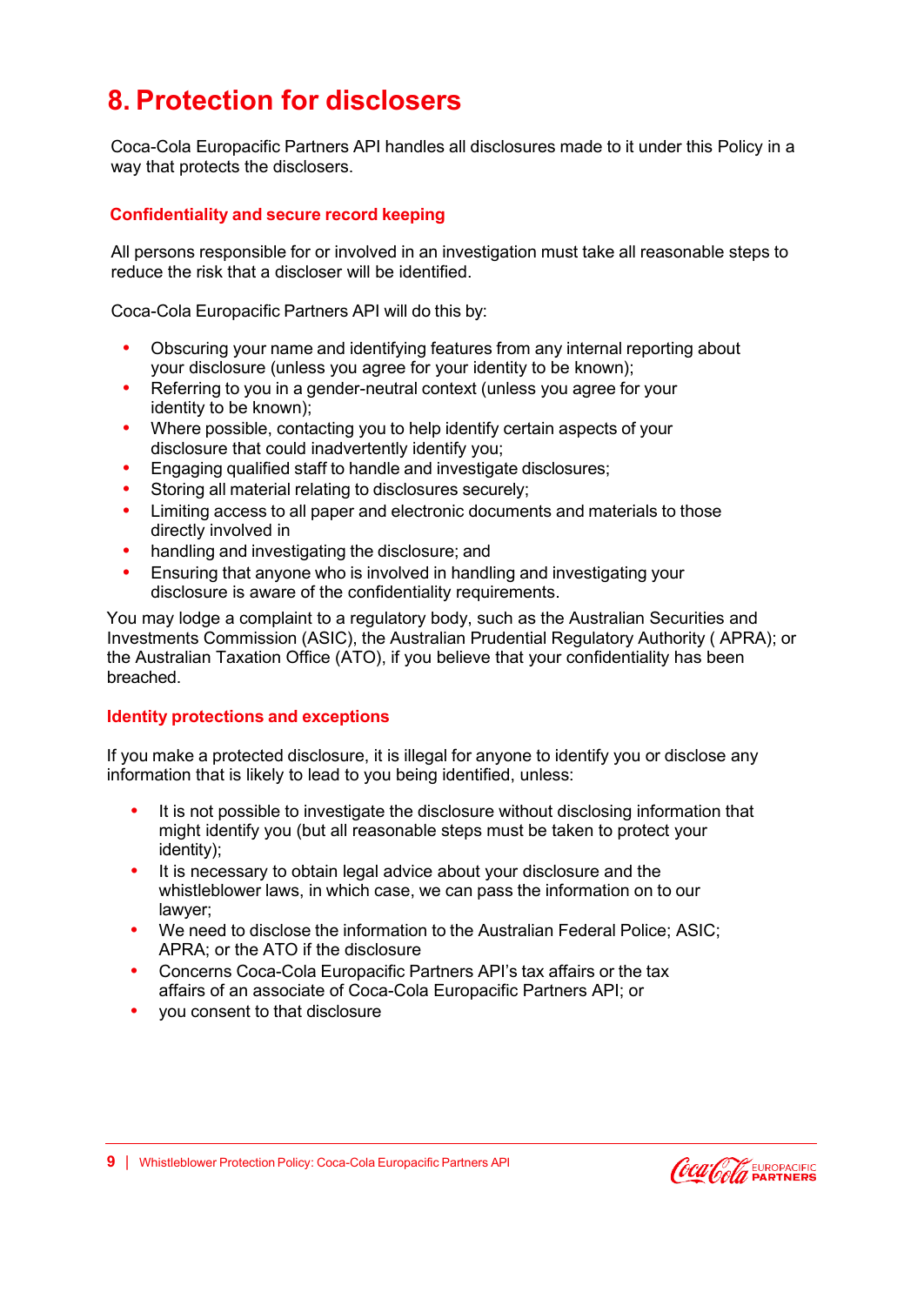#### **Provision of identity to a court or tribunal**

No-one at Coca-Cola Europacific Partners API may disclose or produce to a court or tribunal any information or documents which disclose your identity (or information likely to lead to your identification) without seeking the advice of our Director – Legal & Corporate Affairs.

If you make a protected disclosure and become aware that a court or tribunal has requested disclosure of your identity or production of documents containing your identity (or information likely to lead to your identification), you may apply to the court or tribunal for an order protecting your identity.

#### **Protection from detriment**

Coca-Cola Europacific Partners API is committed to protecting people who make disclosures under this Policy.

It is against the law for anyone at Coca-Cola Europacific Partners API (including any officers, employees or contractors) to cause or threaten any detriment to any person because that person:

- **•** Is or proposes to make a disclosure under this Policy or the Australian whistleblower laws; or
- **•** Is suspected or believed to have made a disclosure under this Policy.

**Detriment** includes (but is not limited to):

- **•** Dismissal of an employee;
- **•** Injury of an employee in their employment;
- **•** Alteration of an employee's position or duties to their disadvantage;
- **•** Discrimination, harassment or intimidation;
- **•** Harm or injury including psychological harm, damage to property, reputation or financial position;
- **•** Taking action against a person (including any disciplinary action or imposing a liability) for making a disclosure; or
- **•** Threats of any of the above.

However, Coca-Cola Europacific Partners API is entitled to take steps that:

- are reasonably necessary to protect you from detriment (for example, moving you to another office to protect you from detriment if you have made a disclosure about your immediate work area); or
- relate to managing unsatisfactory work performance in line with Coca-Cola Europacific Partners API's performance management framework.
- You may seek independent legal advice or contact regulatory bodies, such as ASIC, APRA or the ATO, if you believe you have suffered detriment because of your disclosure.

#### **Protection from civil, criminal, and administrative liability**

If you make a protected disclosure, you will also be protected from any of the following in relation to your disclosure:

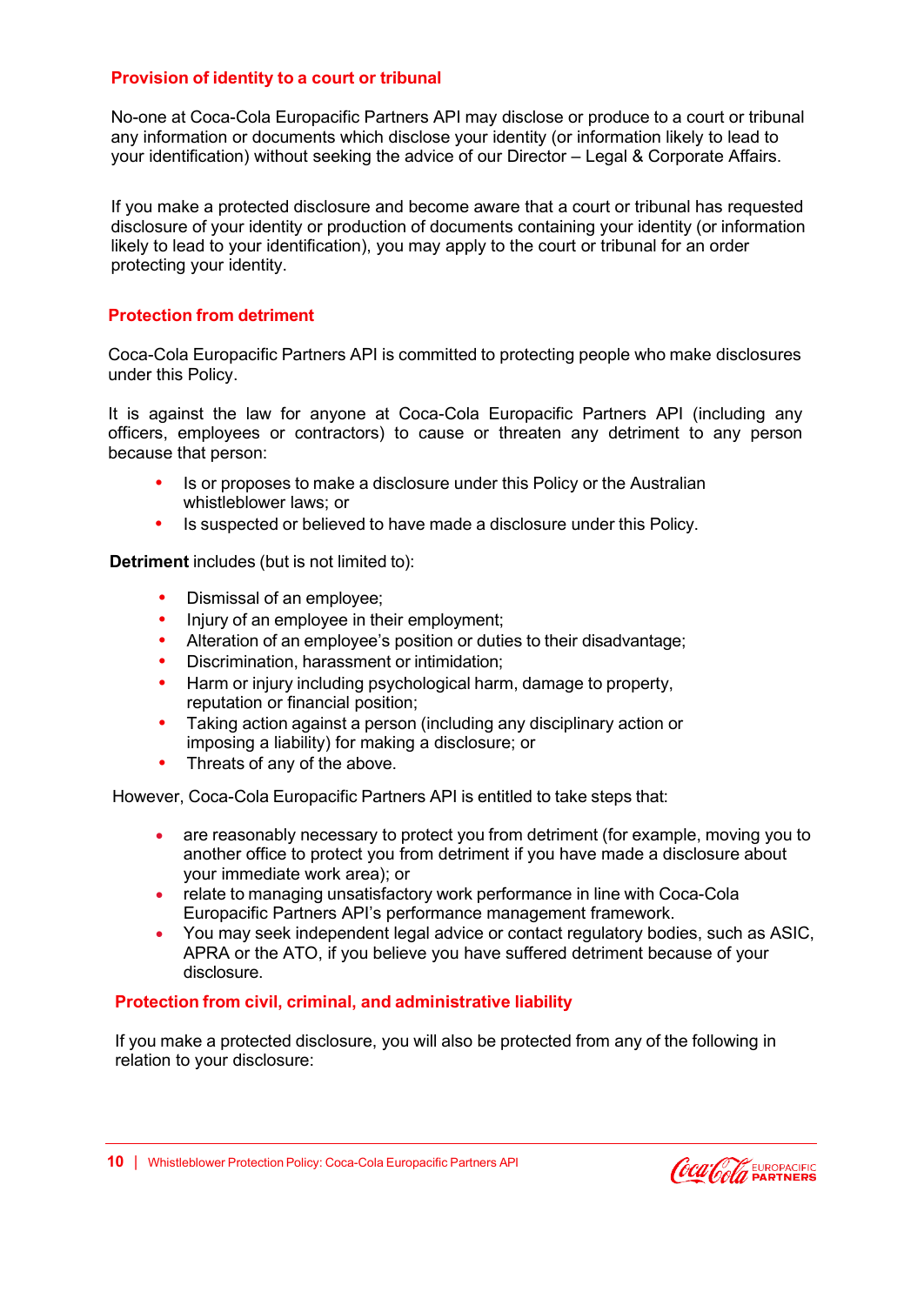- <span id="page-10-0"></span>**•** Civil liability – for example, any legal action against you for breach of an employment contract, duty of confidentiality or another contractual obligation.
- **•** Criminal liability for example, prosecution for unlawfully releasing information or otherwise using your disclosure against you in a prosecution (other than for making a deliberately false disclosure); and
- **•** Administrative liability for example, disciplinary action for making a disclosure.

However, you may be liable for any personal misconduct revealed by your disclosure (or revealed by an investigation following your disclosure).

#### **Compensation and other remedies**

You may seek compensation and other remedies through the courts if:

- you suffer loss, damage, or injury because of a disclosure; and
- Coca-Cola Europacific Partners API failed to take reasonable precautions and exercise due diligence to prevent detrimental conduct

We encourage you to seek independent legal advice if you wish to seek compensation or remedies in court.

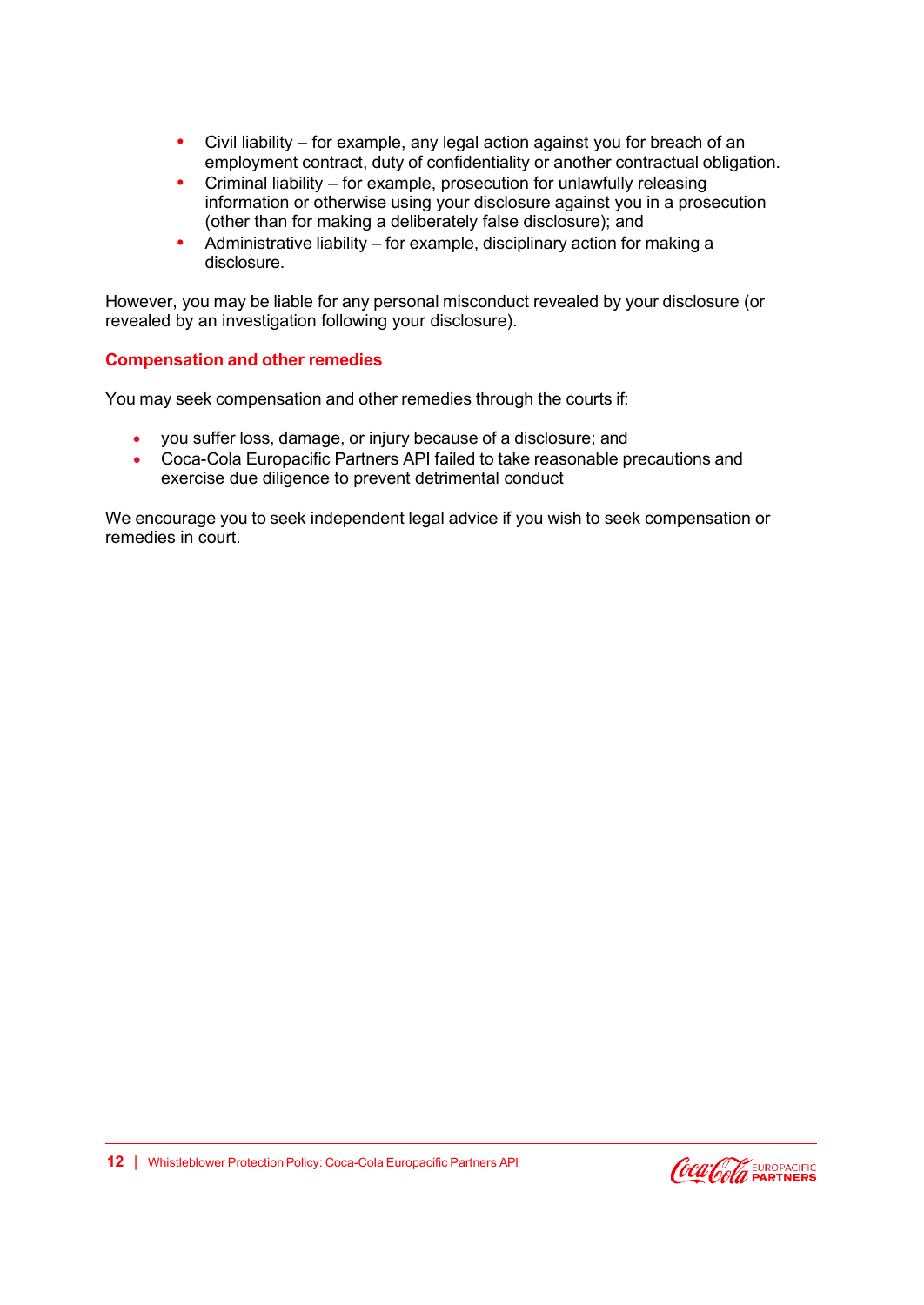# **9. How this Policy interacts with the Whistleblower**

### **Laws**

### **Australian Whistleblower Laws**

By making a disclosure in accordance with this Policy, you may be protected under the Australian whistleblower laws if the type of matter you disclose is protected by those laws.

While this Policy principally deals with internal disclosures, the protections afforded by the Australian whistleblower laws (set out in section 8) also include some types of disclosure made to external parties, such as:

- **•** legal representatives, to obtain advice or representation about the Australian whistleblower laws;
- **•** ASIC, APRA or the ATO; or
- **•** MPs or journalists, where you have reasonable grounds to believe that making the further disclosure would be in the public interest or the information concerns a substantial and imminent danger to the health or safety to one or more persons or to the natural environment, but only if:
	- you previously made a disclosure of that information to either ASIC, APRA or another Commonwealth body prescribed by regulation; and
	- you notified that body in writing of your intention to disclose to an MP or journalist (where, for public interest disclosures, at least 90 days must first have passed since your previous disclosure before this notice may be given).
	- It is important you understand strict criteria apply and you should obtain legal advice before making a disclosure to an MP or journalist.

For more information about the Australian whistleblower laws (including how to make a disclosure directly to ASIC or the ATO), see the information available on the ASIC website (including Information Sheet 239 How ASIC handles whistleblower reports) and the ATO website.

#### **Whistleblower Laws outside Australia**

You may make a report regardless of where you are or where the conduct is occurring.

If your disclosure concerns the conduct of Coca-Cola Europacific Partners API, Coca- Cola Europacific Partners API people, or Coca-Cola Europacific Partners API operations outside of Australia, you may also have protections and obligations under the whistleblower laws of that country. Please see the Country Schedule in Appendix 2.

If there is nothing specified for a country, the general provisions of this Policy apply in full.

**13** | Whistleblower Protection Policy: Coca-Cola Europacific Partners API

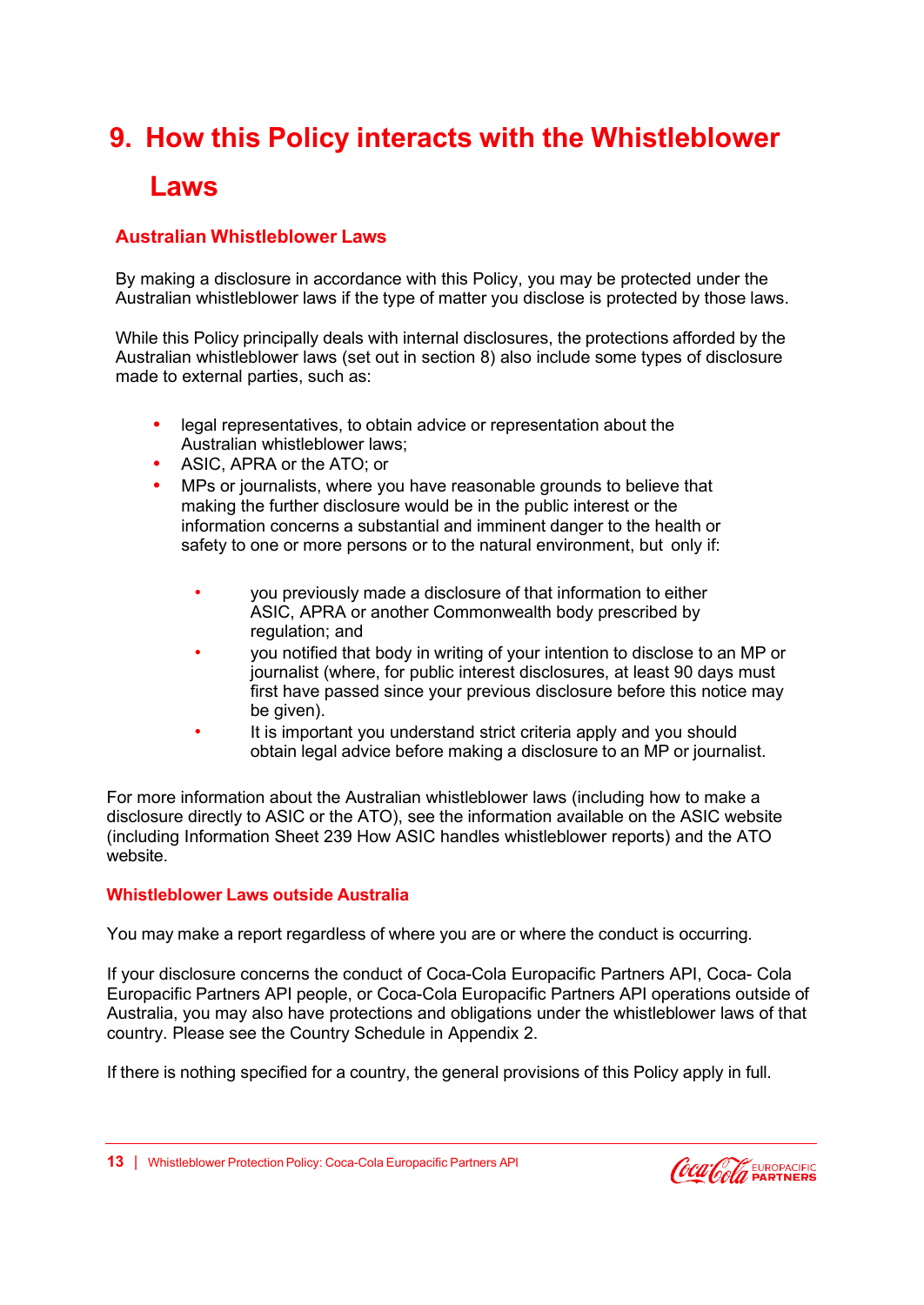# <span id="page-12-0"></span>**10. Investigations**

### **Investigation process**

When you make a disclosure under this Policy, your disclosure will typically be investigated as follows and by maintaining confidentiality in accordance with section 8.1:

| STEP <sub>1</sub> | The person who receives your disclosure will provide the                                                                                                                                                                                                                                                                                                                                                                                                                                                                                                       |
|-------------------|----------------------------------------------------------------------------------------------------------------------------------------------------------------------------------------------------------------------------------------------------------------------------------------------------------------------------------------------------------------------------------------------------------------------------------------------------------------------------------------------------------------------------------------------------------------|
|                   | information to a WPO, as soon as practicable, ensuring<br>your identity is protected (in accordance with section 8.1),                                                                                                                                                                                                                                                                                                                                                                                                                                         |
|                   | unless you have consented otherwise.                                                                                                                                                                                                                                                                                                                                                                                                                                                                                                                           |
|                   |                                                                                                                                                                                                                                                                                                                                                                                                                                                                                                                                                                |
| STEP <sub>2</sub> | The WPO will determine whether your disclosure is<br>covered by this Policy and, whether a formal, in- depth<br>investigation is required.<br>If an investigation is required, the WPO will determine<br>whether the investigation should be conducted internally<br>or externally and appoint an investigator with no personal<br>interest in the matter to conduct an investigation. The<br>WPO may consider that an external investigation is<br>appropriate to ensure fairness and independence or<br>because specialist skills or expertise are required. |
| STEP <sub>3</sub> | The investigator(s) will conduct the investigation in an<br>objective and fair manner, ensuring that they give any<br>employee who is mentioned in the disclosure an                                                                                                                                                                                                                                                                                                                                                                                           |
|                   | opportunity to respond to the allegations prior to any<br>adverse findings being made against them. Those<br>employees are also entitled to access the support<br>services referred to in section 11.                                                                                                                                                                                                                                                                                                                                                          |
|                   | If you can be contacted (including through anonymous<br>channels), we will give you regular updates on the status<br>of the investigation as appropriate, with the frequency and<br>timing of such updates depending on the nature of your<br>disclosure.                                                                                                                                                                                                                                                                                                      |
| STEP <sub>4</sub> | The outcome of the investigation will be reported to the Board<br>(protecting your identity, if applicable)                                                                                                                                                                                                                                                                                                                                                                                                                                                    |
|                   | and may, if the WPO considers appropriate, be shared with you.                                                                                                                                                                                                                                                                                                                                                                                                                                                                                                 |
|                   |                                                                                                                                                                                                                                                                                                                                                                                                                                                                                                                                                                |
|                   |                                                                                                                                                                                                                                                                                                                                                                                                                                                                                                                                                                |
|                   |                                                                                                                                                                                                                                                                                                                                                                                                                                                                                                                                                                |
|                   |                                                                                                                                                                                                                                                                                                                                                                                                                                                                                                                                                                |
|                   |                                                                                                                                                                                                                                                                                                                                                                                                                                                                                                                                                                |
|                   |                                                                                                                                                                                                                                                                                                                                                                                                                                                                                                                                                                |

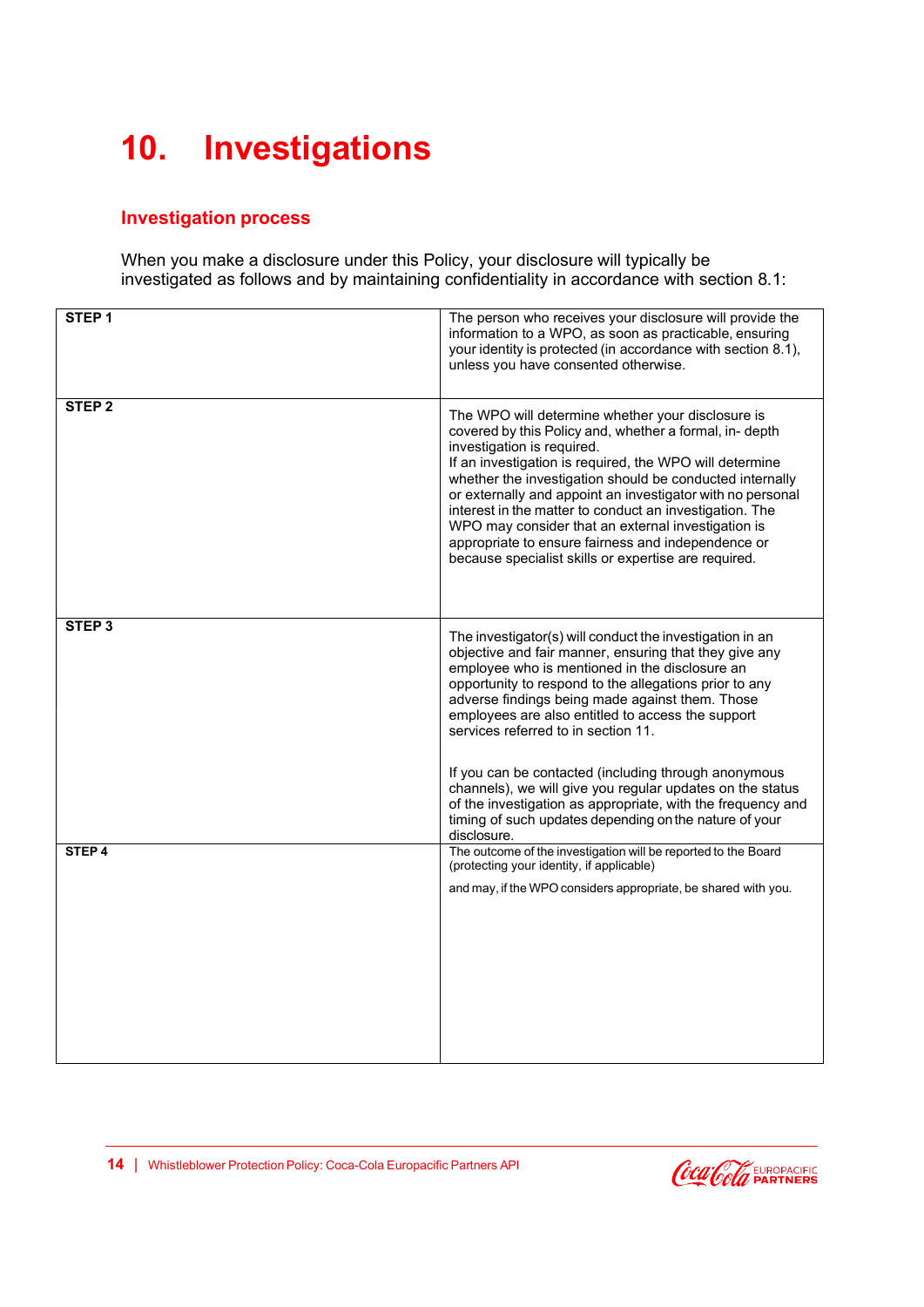Appropriate records and documentation for each step in the process will be maintained by the investigator.

We encourage you to raise any concerns you have about the investigation of your disclosure (including breach of confidentiality) with the WPO assigned to your disclosure or the person to whom you made your disclosure.

### **Duration of investigation**

Coca-Cola Europacific Partners API will aim to conclude the investigation as soon as possible, and within 6 months of receiving your disclosure, and we will consider whether any further steps need to be taken. That time may vary depending on the nature of your disclosure.

### **Coca-Cola Europacific Partners API may require further information to investigate disclosures**

We may not be able to undertake an investigation if it is not able to contact you or receive additional information to fully investigate your disclosure. If you have made your disclosure anonymously, we suggest you maintain ongoing two- way communication with Coca-Cola Europacific Partners API, so we may ask follow-up questions or provide feedback. You may refuse to answer questions that you feel may reveal your identity at any time.

#### **Investigations will be conducted in accordance with confidentiality provisions**

Subject to the exceptions allowed under section 8.1 of this Policy or otherwise by law, the identity of a discloser (or information that is likely to lead to their identity becoming known) must be kept confidential at all times during and after the investigation (including in any reporting to the Board or to any persons affected).

### **11. Support and practical protections**

Coca-Cola Europacific Partners API has in place processes for protecting, supporting, and monitoring the welfare of anyone who makes a disclosure. This includes risk assessment of any potential detriment, work adjustment considerations and support services such as stress management strategies which may include counselling.

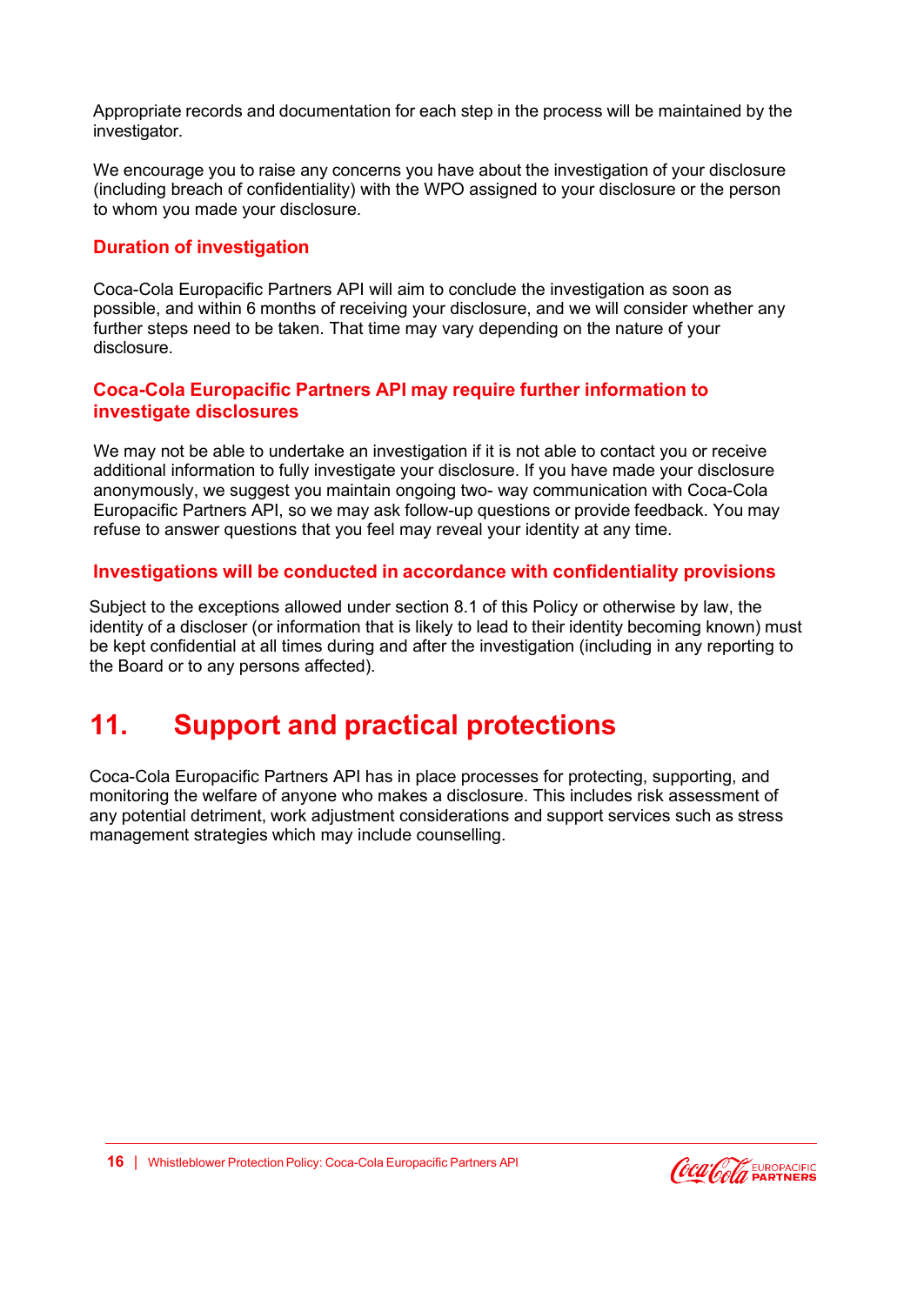# **12. Board Reporting**

<span id="page-14-0"></span>The WPOs may, where appropriate, report (whilst maintaining confidentiality in accordance with section 8.1) to the Board or its nominated Committee at least quarterly on all active whistleblower matters, including information (where available) on:

- **•** the number and nature of disclosures made in the last quarter (for example, by who, who to and matter type);
- **•** How disclosures were reported;
- **•** The status of any investigations underway;
- **•** The frequency of communications with disclosers; and
- **•** The outcomes of completed investigations and actions taken;
- **•** The timeframes for responding and investigating disclosures.
- **•**

<span id="page-14-1"></span>The Group Director – Legal & Corporate Affairs will also be informed of any disclosure that may give rise to continuous disclosure obligations under the ASX Listing Rules including information that may be materially price sensitive.

The Group Director – Legal & Corporate Affairs will inform Coca-Cola Europacific Partners API's Continuous Disclosure Committee or the Board of such incidents, in accordance with Coca-Cola Europacific Partners API Disclosure & Communications Policy and they will make any disclosure in compliance with this Policy.

# **13. Training**

Our WPOs and all eligible recipients of disclosures must attend compulsory training organised by Coca-Cola Europacific Partners API on responding appropriately to disclosures made under this Policy, including training on confidentiality and the prohibitions against detrimental conduct.

Coca-Cola Europacific Partners API will inform its external eligible recipients (for example, its auditor) about their obligations under the Australian whistleblower laws.

<span id="page-14-2"></span>Coca-Cola Europacific Partners API employees (including those in any overseas- based operations) must also attend compulsory training on our whistleblower program which will include information on how to make a disclosure, what the disclosure may be about, to whom a disclosure may be made, the protections and support available and when further information or independent legal advice might be sought.

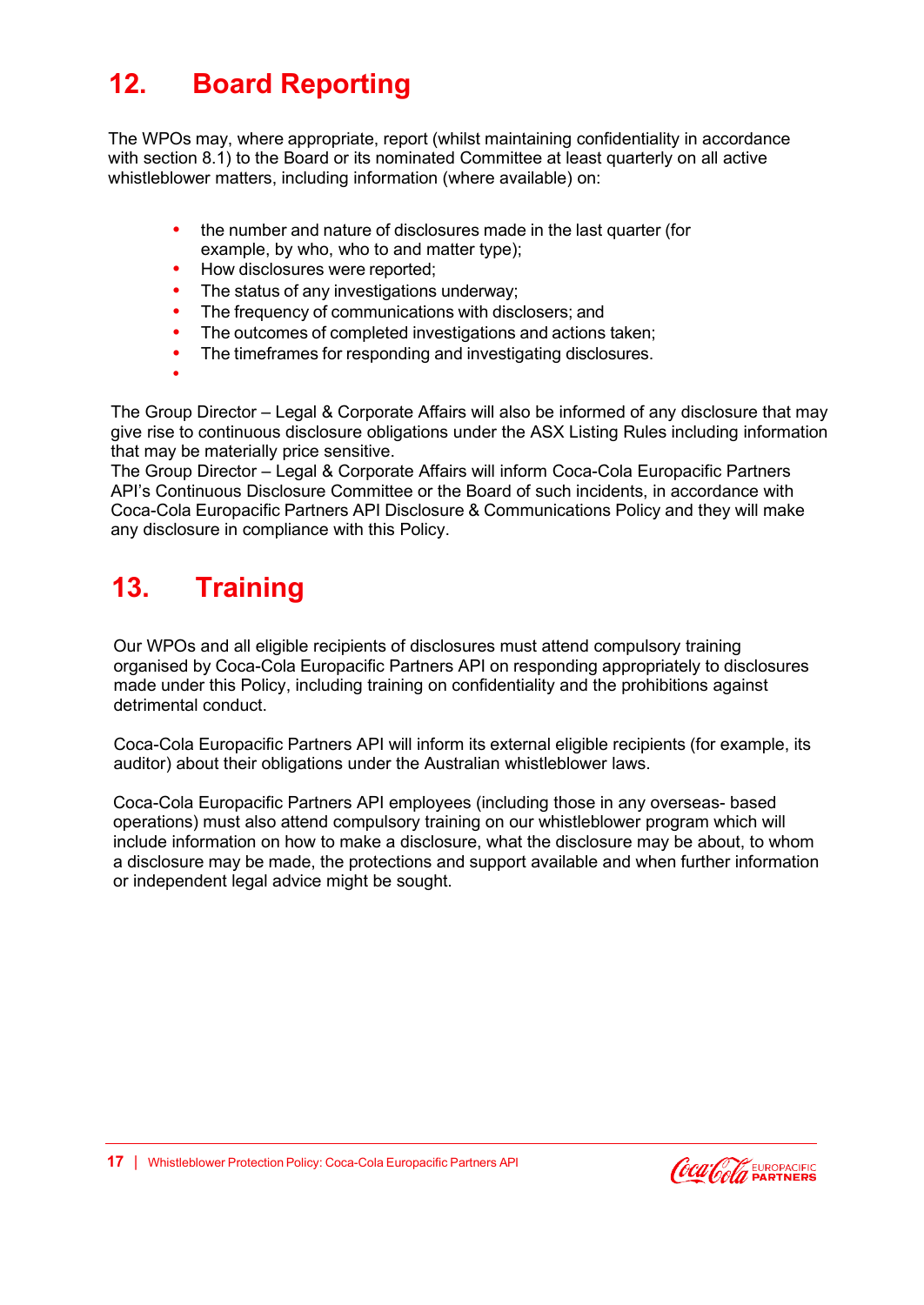# **14. Non-compliance with this policy**

Any breach of this Policy by an officer, employee or contractor of Coca-Cola Europacific Partners API will be taken seriously and may be the subject of a separate investigation and/or disciplinary action.

<span id="page-15-0"></span>A breach of this Policy may amount to a civil or criminal contravention under the Australian whistleblower laws (and any local laws in Coca-Cola Europacific Partners API's non-Australian jurisdictions), giving rise or to prosecution, fines, or other actions.

We encourage you to raise any concerns about non-compliance with this Policy with a WPO in the first instance. You may also lodge any concerns with ASIC, APRA or the ATO for investigation.

### **15. Policy review**

This Policy must be reviewed by the Board or its nominated Board Committee with the assistance of the WPOs at least every two years to ensure it is operating effectively. Any recommended changes must be approved by the Board or its delegated committee.

<span id="page-15-1"></span>The Group Company Secretary is authorised to make administrative and non-material amendments to this Policy provided that any such amendments are notified to the Board or its nominated Board Committee at or before its next meeting.

Coca-Cola Europacific Partners API will ensure any updates to this Policy, its processes and procedures following a review are widely disseminated to, and easily accessible by, individuals covered by this Policy. Where necessary, additional training will be provided.

### **APPENDIX 1: Optional Disclosure Form**

This form is part of our Whistleblower Protection Program and is intended to assist you make a disclosure under Coca-Cola Europacific Partners API's Whistleblower Protection Policy.

Use of this form (including provision of all information requested in it) is optional and it is open to you to make your disclosure in another way.

<span id="page-15-2"></span>We appreciate you taking the time to bring matters of concern to our attention. Thank you for speaking up. You may provide this form to Coca-Cola Europacific Partners API by the means set out on the last page.

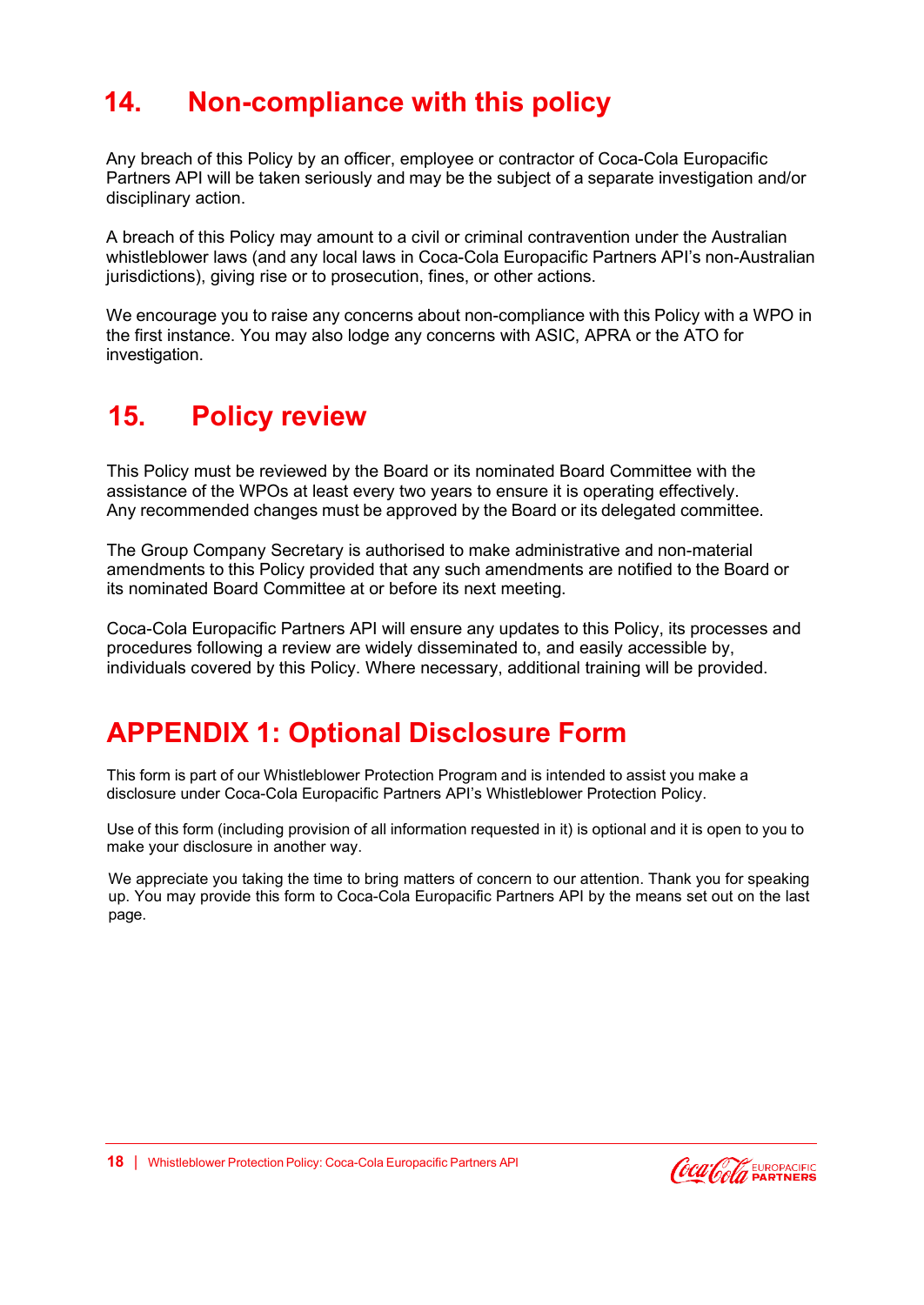| <b>SECTION A: CONSENT</b>                                                                          |                                                                                                                                              |  |  |  |
|----------------------------------------------------------------------------------------------------|----------------------------------------------------------------------------------------------------------------------------------------------|--|--|--|
| $\Box$                                                                                             | I consent to my identity being shared in relation to this disclosure; OR                                                                     |  |  |  |
| $\Box$                                                                                             | l wish for my identity to remain anonymous<br>( <b>If you wish to remain anonymous, you do not need to complete section B and Section C)</b> |  |  |  |
| $\Box$                                                                                             | I consent to being contacted about my<br>disclosure( <i>If so, please complete Section C</i> )                                               |  |  |  |
| $\Box$<br>Section C)                                                                               | I wish to receive updates about my<br>disclosure( <i>If so, please complete</i>                                                              |  |  |  |
| <b>SECTION B: PERSONAL DETAILS</b>                                                                 |                                                                                                                                              |  |  |  |
| Name:                                                                                              |                                                                                                                                              |  |  |  |
| Address:                                                                                           |                                                                                                                                              |  |  |  |
| Location (if applicable):                                                                          | $\Box$ Australia<br>□ New Zealand<br>$\Box$ Indonesia<br>□ Papua New Guinea<br>$\Box$ Fiji<br>$\Box$ Samoa                                   |  |  |  |
| Department / Team (if applicable):                                                                 |                                                                                                                                              |  |  |  |
| Role / Position:                                                                                   |                                                                                                                                              |  |  |  |
| <b>SECTION C: CONTACT DETAILS</b>                                                                  |                                                                                                                                              |  |  |  |
| Preferred telephone no: (this may<br>be a private number; please include<br>country and area code) |                                                                                                                                              |  |  |  |
| Preferred email address: (this may<br>bea private email address)                                   |                                                                                                                                              |  |  |  |
| Preferred contact method: (phone /<br>email / in person)                                           | $\Box$ Phone<br>$\Box$ Email<br>$\Box$ Mail<br>$\Box$ In person                                                                              |  |  |  |

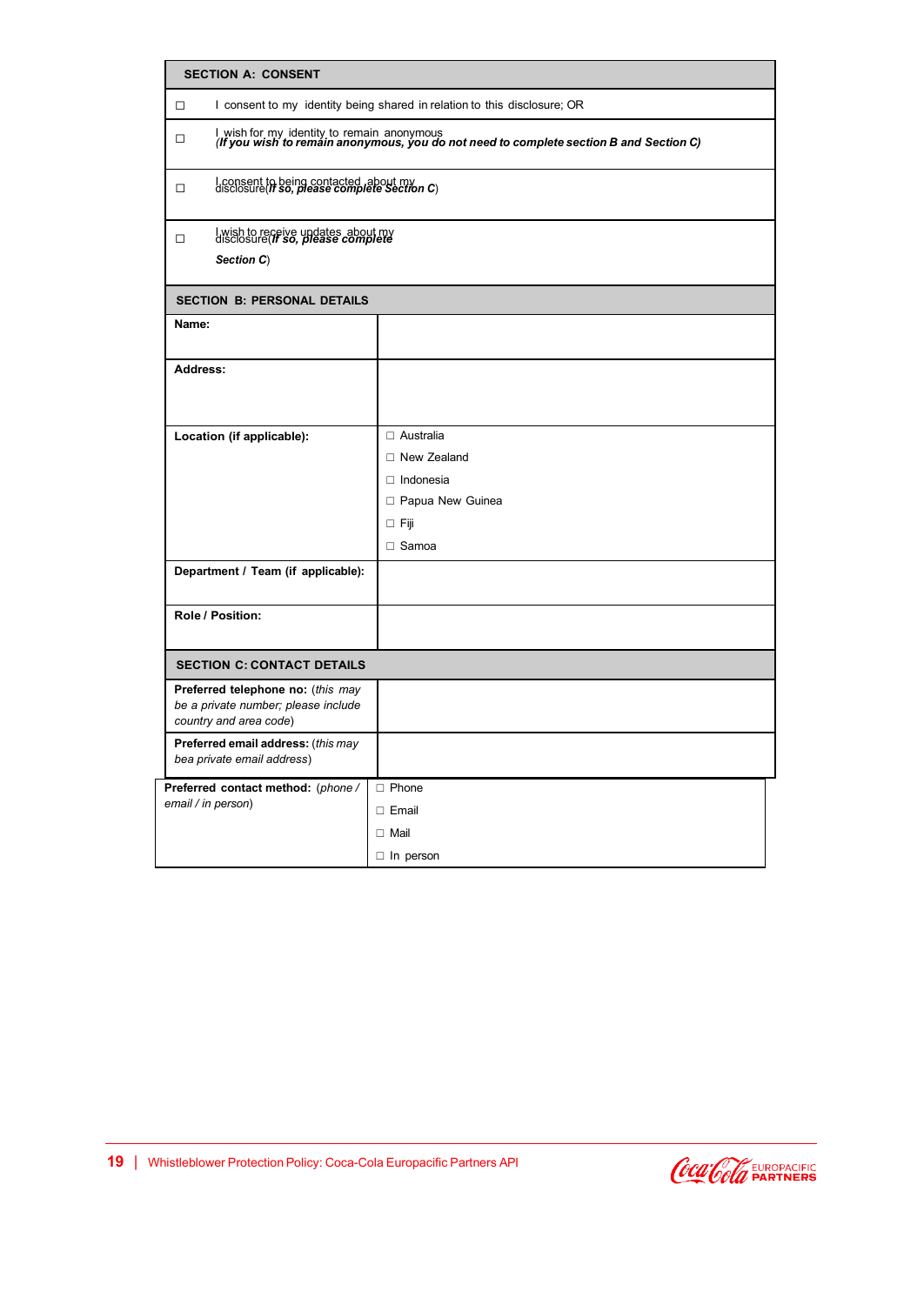|                              | Best time to contact you:                                                                                                                                        |  |  |  |
|------------------------------|------------------------------------------------------------------------------------------------------------------------------------------------------------------|--|--|--|
| <b>SECTION D: DISCLOSURE</b> |                                                                                                                                                                  |  |  |  |
|                              | All questions are optional - however, the more information that you provide, the easier it will be for<br>us to investigate and address your concerns.           |  |  |  |
| 1 <sub>1</sub>               | A description of your concerns, including:                                                                                                                       |  |  |  |
|                              | Location                                                                                                                                                         |  |  |  |
|                              | Time                                                                                                                                                             |  |  |  |
|                              | Persons involved                                                                                                                                                 |  |  |  |
|                              | (You are encouraged to include with this<br>disclosure any supporting evidence you<br>may hold - you can use box 7 or a<br>separate page ifyou run out of space) |  |  |  |
| 2.                           | How did you become aware of the<br>situation?                                                                                                                    |  |  |  |
|                              |                                                                                                                                                                  |  |  |  |
| 3.                           | Who was involved in the conduct,<br>including any names, departments and<br>position?                                                                            |  |  |  |

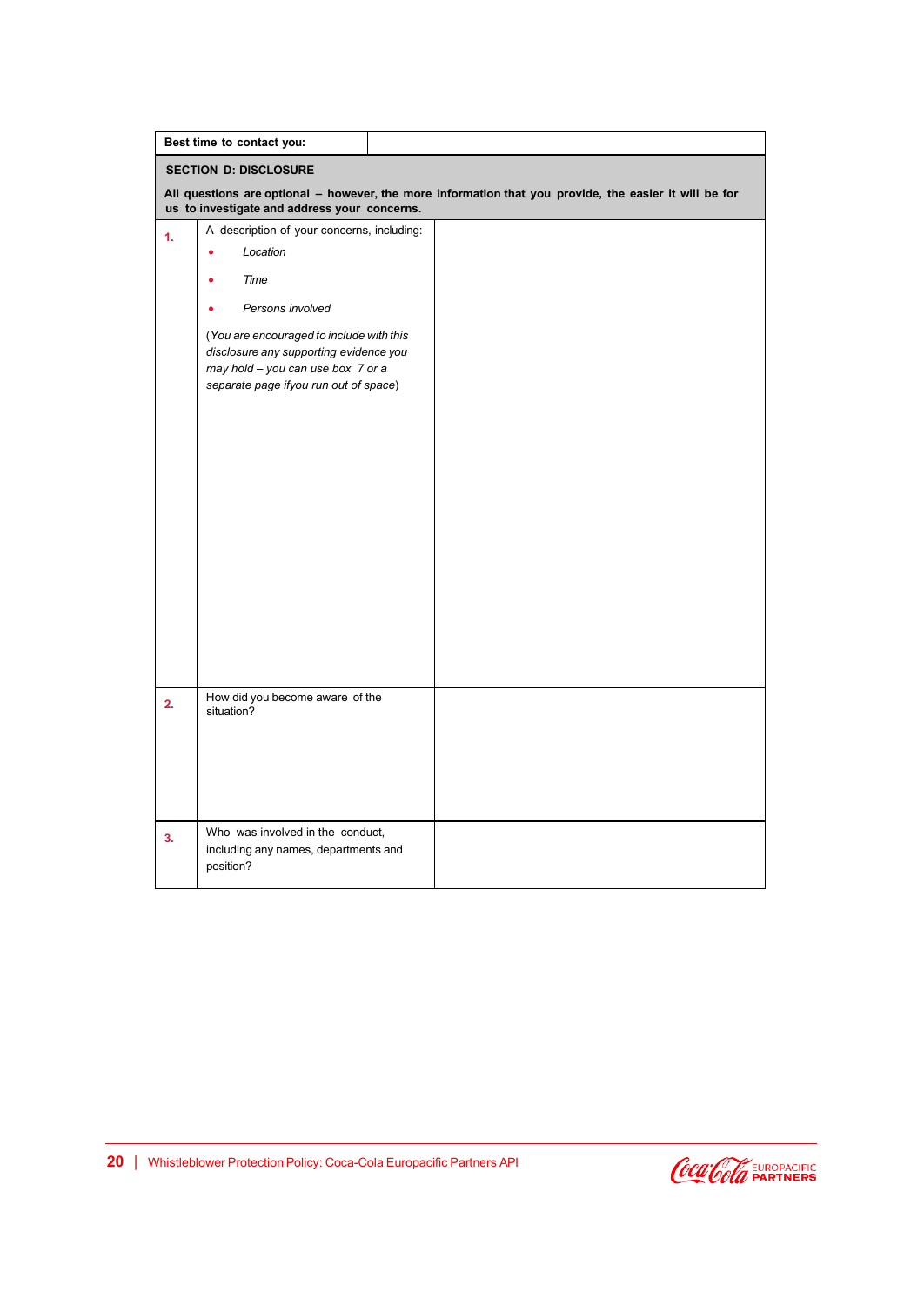### You may submit this form to CCEP by email, post, or hand via the following:

| Whistleblower Protection Officers (WPOs)                          | Email                                       |
|-------------------------------------------------------------------|---------------------------------------------|
| <b>General Counsel Australia</b>                                  | michelle.monteleone@ccamatil.com            |
| <b>Director Ethics and Compliance</b>                             | mburger@ccep.com                            |
| <b>Group Audit Manager</b>                                        | anthony.mangano@ccamatil.com                |
| <b>Head of Fraud and Investigations</b>                           | hayden.nettle@ccamatil.com                  |
|                                                                   |                                             |
| External Whistleblower Hotline Service Operated by<br><b>KPMG</b> | <b>Contact Details</b>                      |
|                                                                   | Webform:                                    |
|                                                                   | https://www.kpmgfaircall.kpmg.com.au/CCA    |
|                                                                   | Email: faircall@kpmg.com.au                 |
|                                                                   | Mail:                                       |
|                                                                   | The FairCall Manager                        |
|                                                                   | <b>KPMG Forensic</b>                        |
|                                                                   | PO Box H67                                  |
|                                                                   | Australia Square NSW 1213                   |
|                                                                   |                                             |
| Country                                                           | <b>Whistleblower Hotline Service Number</b> |
| Australia                                                         | 1800 500 965                                |
| New Zealand                                                       | 0800 100 526                                |
| Indonesia                                                         | 0018 036 1547                               |
|                                                                   |                                             |
|                                                                   |                                             |
| Fiji                                                              | 00685 800001                                |
| Papua New Guinea                                                  | 180 2710                                    |
| Samoa                                                             | N/A                                         |

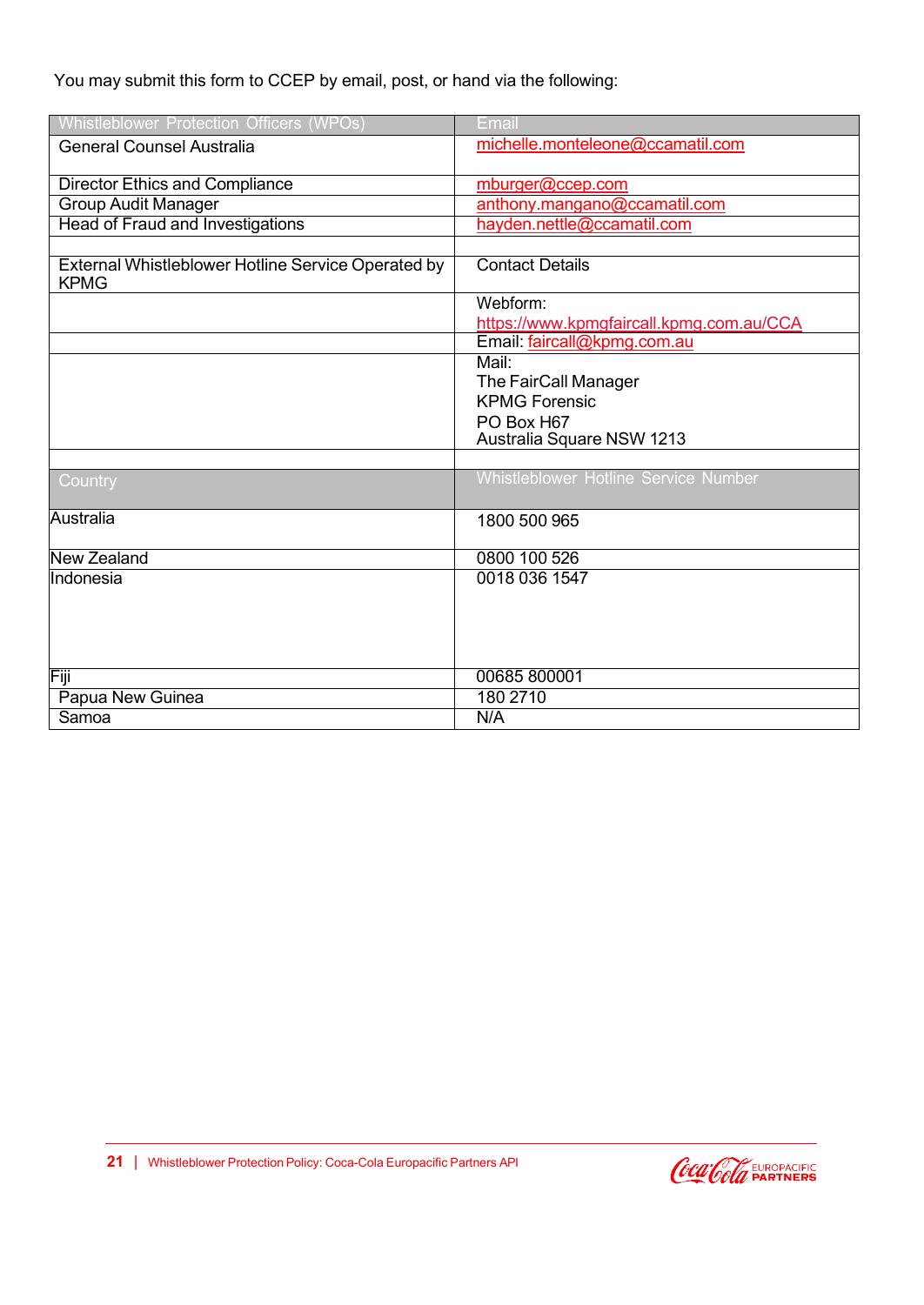# <span id="page-19-0"></span>**Appendix 2: Country Schedule**

### **1. Fiji**

In addition to the disclosure processes listed in section 6, if you are reporting from Fiji or your concern/disclosure relates to Coca-Cola Europacific Partners' Fiji business, you may escalate your report or raise your concern directly to the Reserve Bank of Fiji.

- Phone: (679) 331 3611
- Fax: (679) 330 2094
- Email: [info@rbf.gov.fj](mailto:info@rbf.gov.fj)
- Website: http[s://www.rbf.gov.fj/Contact-Us-Feedback](http://www.rbf.gov.fj/Contact-Us-Feedback)

Copies of the Policy and any revisions will be submitted to the Reserve Bank of Fiji, 30 days after the changes have been approved by the Coca-Cola Europacific Partners API Board.

### **2. New Zealand**

In addition to the disclosure processes listed in section 6, if you are reporting from New Zealand, or your concern/disclosure relates to Coca-Cola Europacific Partners' New Zealand business, you are entitled to escalate your disclosure to the Reserve Bank of New Zealand or the Financial Markets Authority.

- a. Reserve Bank of New Zealand
	- Phone: +64 4 472 2029
	- Email: [rbnz-info@rbnz.govt.nz](mailto:rbnz-info@rbnz.govt.nz)
	- Write: PO Box 2498, Wellington 6140, New Zealand
- b. Financial Markets Authority
	- Phone: 0800 434 567
	- Email: [questions@fma.govt.nz](mailto:questions@fma.govt.nz)
	- Write: PO Box 1179, Wellington 6140, New Zealand
- c. Serious Fraud Office
	- Phone: 0800 109 800
	- Online: http[s://www.sfo.govt.nz/complaints](http://www.sfo.govt.nz/complaints)
	- Write: PO Box 7124, Wellesley Street, Auckland 1141, New Zealand
- d. Commerce Commission
	- Phone: 0800 943 600
	- Online: https://report.whistleb.com/en/comcom Write: PO Box 2351, Wellington 6140, New Zealand
	- In some circumstances, you may also escalate your report to the New Zealand Ombudsman. Please see: https:/[/www.ombudsman.parliament.nz/what-we-can-help/serious](http://www.ombudsman.parliament.nz/what-we-can-help/serious-)wrongdoing-work- whistleblowing
- **3. Papua New Guinea**